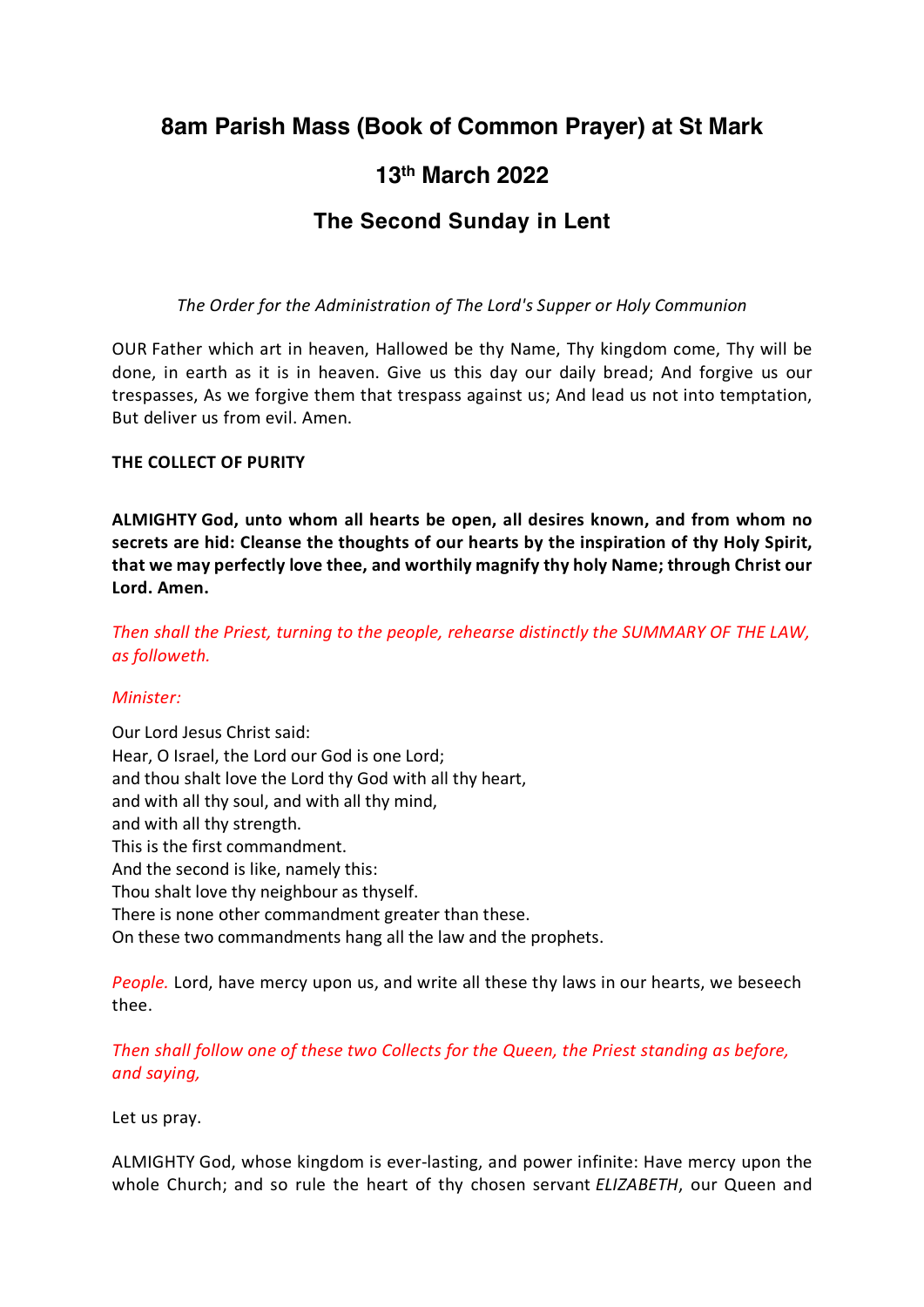Governor, that she (knowing whose minister she is) may above all things seek thy honour and glory: and that we and all her subjects (duly considering whose authority she hath) may faithfully serve, honour, and humbly obey her, in thee, and for thee, according to thy blessed Word and ordinance; through Jesus Christ our Lord, who with thee and the Holy Ghost liveth and reigneth, ever one God, world without end. **Amen.**

# *Or,*

ALMIGHTY and everlasting God, we are taught by thy holy Word, that the hearts of Kings are in thy rule and governance, and that thou dost dispose and turn them as it seemeth best to thy godly wisdom: We humbly beseech thee so to dispose and govern the heart of ELIZABETH thy servant, our Queen and Governor, that in all her thoughts, words, and works, she may ever seek thy honour and glory, and study to preserve thy people committed to her charge, in wealth, peace and godliness: Grant this, O merciful Father, for thy dear Son's sake, Jesus Christ our Lord. **Amen.**

## Then shall be said the Collect of the Day **(The Second Sunday in Lent)**

## **THE COLLECT**

ALMIGHTY God, who seest that we have no power of ourselves to help ourselves: Keep us both outwardly in our bodies, and inwardly in our souls; that we may be defended from all adversities which may happen to the body, and from all evil thoughts which may assault and hurt the soul; through Jesus Christ our Lord. Amen.

And immediately after the Collect the Priest shall read the Epistle, saying, The Epistle is written in the 4<sup>th</sup> Chapter of the first Letter to the Thessalonians, beginning at the 1<sup>st</sup> verse (*1 Thessalonians 4.1-8)*

WE beseech you, brethren, and exhort you by the Lord Jesus, that as ye have received of us how ye ought to walk, and to please God, so ye would abound more and more. For ye know what commandments we gave you by the Lord Jesus. For this is the will of God, even your sanctification, that ye should abstain from fornication; that every one of you should know how to possess his vessel in sanctification and honour; not in the lust of concupiscence, even as the Gentiles which know not God; that no man go beyond and defraud his brother in any matter; because that the Lord is the avenger of all such, as we also have forewarned you and testified. For God hath not called us unto uncleanness, but unto holiness. He therefore that despiseth despiseth not man, but God, who hath also given unto us his Holy Spirit.

*And the Epistle ended, the priest shall say,* Here endeth the Epistle.

*Then shall the Gospel be read (the people all standing up) saying,* The holy Gospel is written in the 15<sup>th</sup> Chapter of St. Matthew beginning at the 21<sup>st</sup> verse *(St. Matthew 15.21-28)*

JESUS went thence, and departed into the coasts of Tyre and Sidon. And behold, a woman of Canaan came out of the same coasts, and cried unto him, saying, Have mercy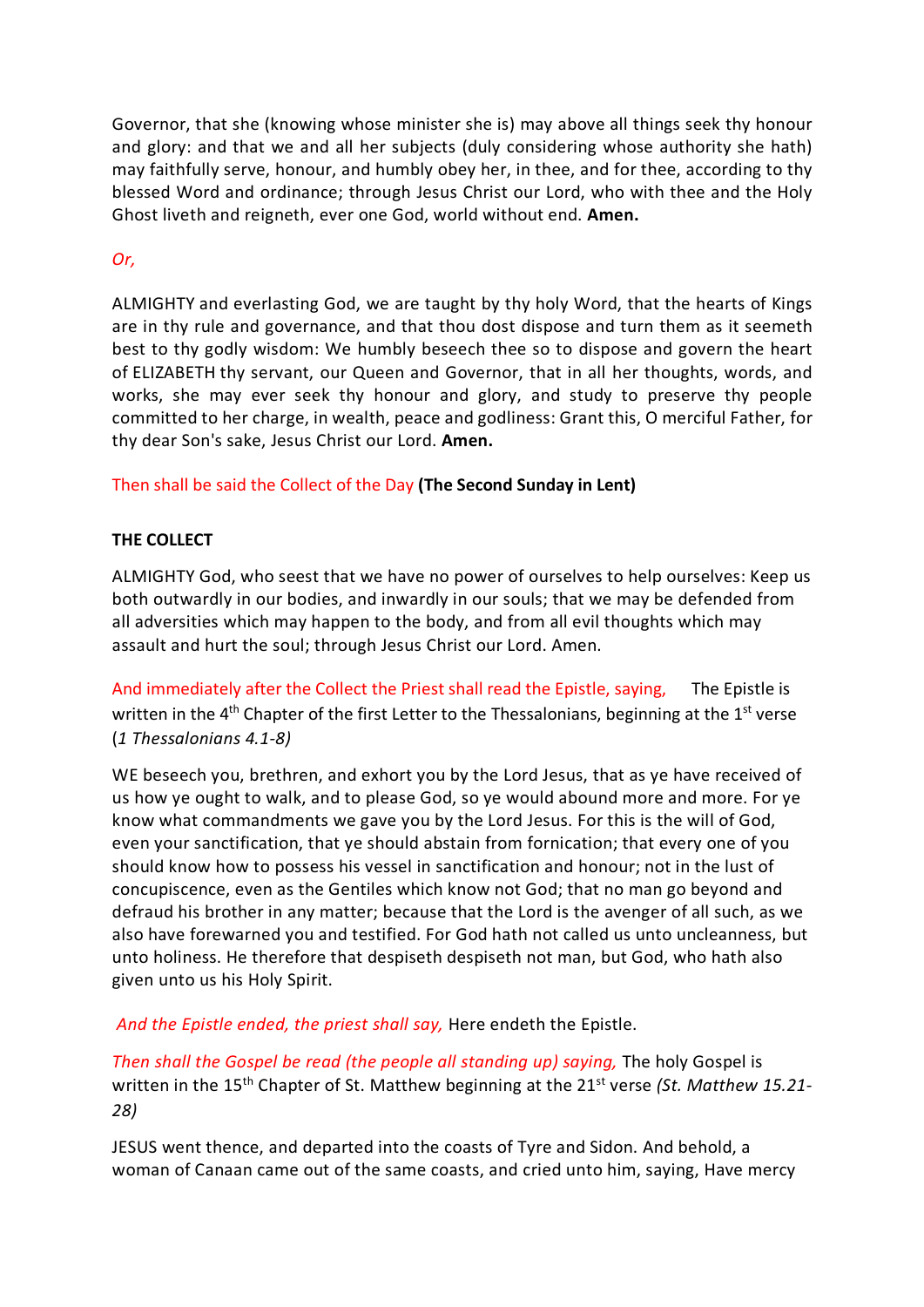on me, O Lord, thou Son of David; my daughter is grievously vexed with a devil. But he answered her not a word. And his disciples came and besought him, saying, Send her away; for she crieth after us. But he answered and said, I am not sent, but unto the lost sheep of the house of Israel. Then came she and worshipped him, saying, Lord, help me. But he answered and said, It is not meet to take the children's bread, and to cast it to dogs. And she said, Truth, Lord; yet the dogs eat of the crumbs which fall from their masters' table. Then Jesus answered and said unto her, O woman, great is thy faith: be it unto thee even as thou wilt. And her daughter was made whole from that very hour.

# *And the Gospel ended, shall be said the Creed following, the people still standing as before.*

I BELIEVE in one God the Father Almighty, Maker of heaven and earth, And of all things visible and invisible:

And in one Lord Jesus Christ, the only-begotten Son of God, Begotten of his Father before all worlds, God of God, Light of Light, Very God of very God, Begotten, not made, Being of one substance with the Father, By whom all things were made: Who for us men and for our salvation came down from heaven, And was incarnate by the Holy Ghost of the Virgin Mary, And was made man, And was crucified also for us under Pontius Pilate. He suffered and was buried, And the third day he rose again according to the Scriptures, And ascended into heaven, And sitteth on the right hand of the Father. And he shall come again with glory to judge both the quick and the dead: Whose kingdom shall have no end.

And I believe in the Holy Ghost, The Lord and giver of life, Who proceedeth from the Father and the Son, Who with the Father and the Son together is worshipped and glorified, Who spake by the Prophets. And I believe one Catholick and Apostolick Church. I acknowledge one Baptism for the remission of sins. And I look for the Resurrection of the dead, And the life of the world to come. Amen.

## *Then shall the Priest return to the Lord's Table, and begin the Offertory, saying the Sentence following.*

Lay not up for yourselves treasure upon the earth; where the rust and moth doth corrupt, and where thieves break through and steal: but lay up for yourselves treasures in heaven; where neither rust nor moth doth corrupt, and where thieves do not break through and steal. *St. Matthew 6.*

#### *Let us pray for the whole state of Christ's Church militant here in earth.*

ALMIGHTY and everliving God, who by thy holy Apostle hast taught us to make prayers and supplications, and to give thanks, for all men:

We humbly beseech thee most mercifully [*\**to accept our alms and oblations, and] to receive these our prayers, which we offer unto thy Divine Majesty; beseeching thee to inspire continually the universal Church with the spirit of truth, unity, and concord: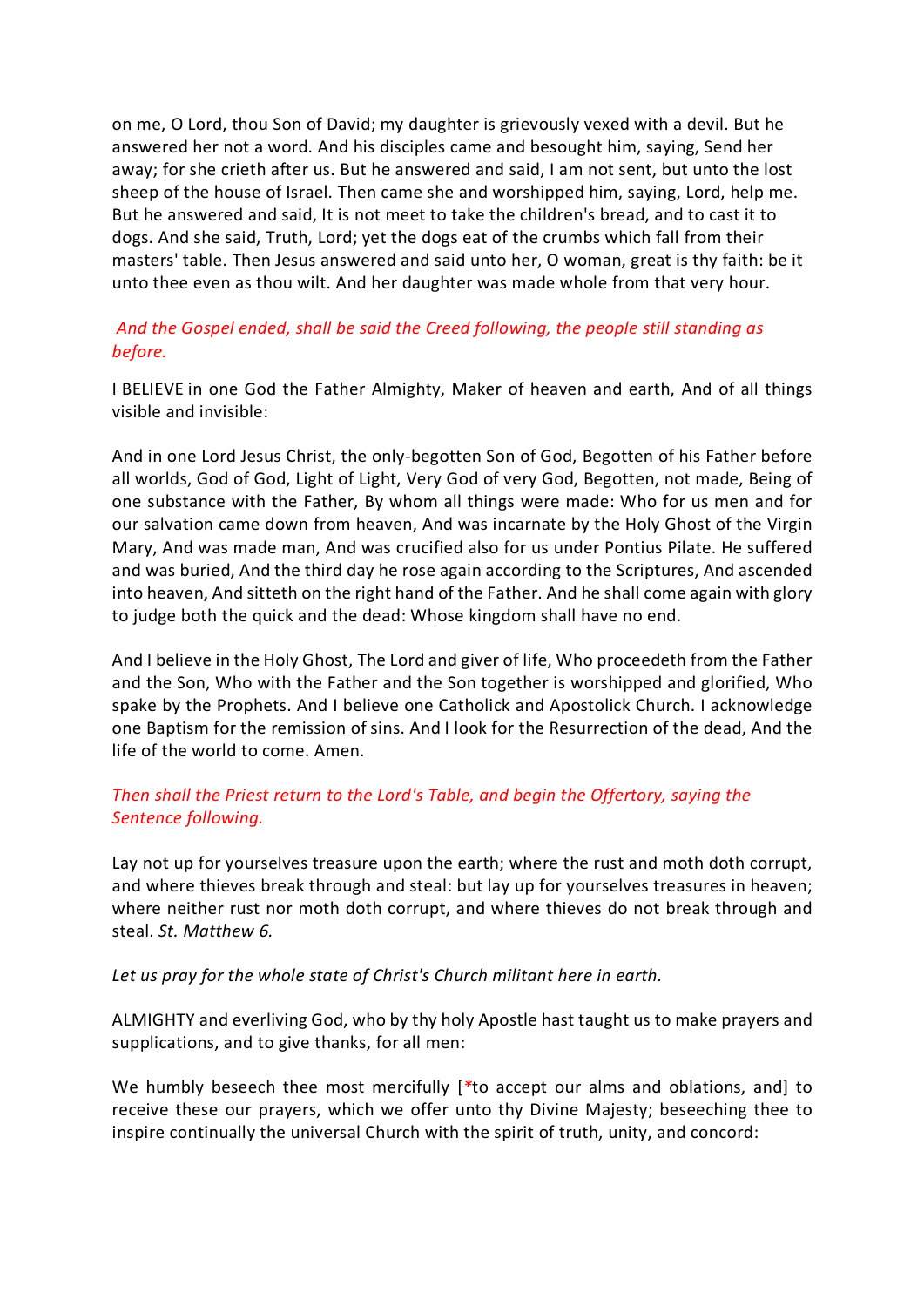And grant, that all they that do confess thy holy Name may agree in the truth of thy holy Word, and live in unity, and godly love.

We beseech thee also to save and defend all Christian Kings, Princes, and Governors; and specially thy servant ELIZABETH our Queen; that under her we may be godly and quietly governed: And grant unto her whole Council, and to all that are put in authority under her, that they may truly and indifferently minister justice, to the punishment of wickedness and vice, and to the maintenance of thy true religion, and virtue.

Give grace, O heavenly Father, to all Bishops and Curates, that they may both by their life and doctrine set forth thy true and lively Word, and rightly and duly administer thy holy Sacraments:

And to all thy people give thy heavenly grace; and specially to this congregation here present; that, with meek heart and due reverence, they may hear, and receive thy holy Word; truly serving thee in holiness and righteousness all the days of their life.

And we most humbly beseech thee of thy goodness, O Lord, to comfort and succour all them, who in this transitory life are in trouble, sorrow, need, sickness, or any other adversity.

And we also bless thy holy Name for all thy servants departed this life in thy faith and fear; beseeching thee to give us grace so to follow their good examples, that with them we may be partakers of thy heavenly kingdom: Grant this, O Father, for Jesus Christ's sake, our only Mediator and Advocate. **Amen.**

#### *Then shall the Priest say to them that come to receive the holy Communion,*

YE that do truly and earnestly repent you of your sins, and are in love and charity with your neighbours, and intend to lead a new life, following the commandments of God, and walking from henceforth in his holy ways:

Draw near with faith, and take this holy Sacrament to your comfort; and make your humble confession to Almighty God, meekly kneeling upon your knees.

#### *Then shall this general Confession be made*

ALMIGHTY God, Father of our Lord Jesus Christ, Maker of all things, Judge of all men: We acknowledge and bewail our manifold sins and wickedness, Which we from time to time most grievously have committed, By thought, word, and deed, Against thy Divine Majesty, Provoking most justly thy wrath and indignation against us. We do earnestly repent, And are heartily sorry for these our misdoings; The remembrance of them is grievous unto us; The burden of them is intolerable. Have mercy upon us, Have mercy upon us, most merciful Father; For thy Son our Lord Jesus Christ's sake, Forgive us all that is past; And grant that we may ever hereafter Serve and please thee In newness of life, To the honour and glory of thy Name; Through Jesus Christ our Lord. **Amen.**

*Then shall the Priest stand up, and turning to the people, pronounce this Absolution*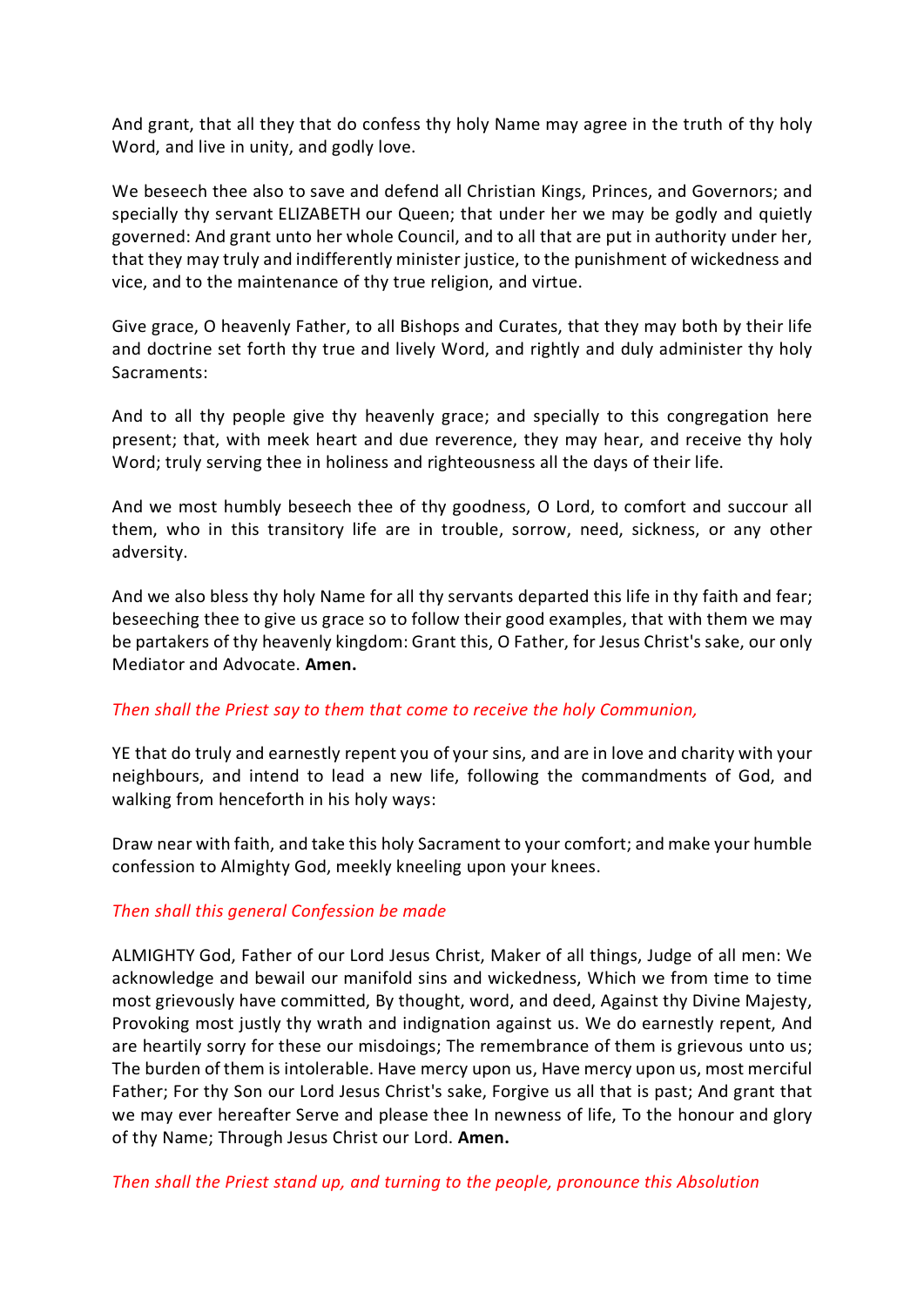ALMIGHTY God, our heavenly Father, who of his great mercy hath promised forgiveness of sins to all them that with hearty repentance and true faith turn unto him; Have mercy upon you; pardon and deliver you from all your sins; confirm and strengthen you in all goodness; and bring you to everlasting life; through Jesus Christ our Lord. **Amen.**

#### *Then shall the Priest say,*

Hear what comfortable words our Saviour Christ saith unto all that truly turn to him.

COME unto me all that travail and are heavy laden, and I will refresh you. *St. Matthew 11.28*

So God loved the world, that he gave his only-begotten Son, to the end that all that believe in him should not perish, but have everlasting life. *St. John 3.16*

Hear also what Saint Paul saith.

This is a true saying, and worthy of all men to be received, that Christ Jesus came into the world to save sinners. *1 St. Timothy 1.15*

Hear also what Saint John saith.

If any man sin, we have an Advocate with the Father, Jesus Christ the righteous; and he is the propitiation for our sins. *1 St. John 2.1*

#### *After which the Priest shall proceed, saying,*

*Priest.* Lift up your hearts. *Answer.* We lift them up unto the Lord. *Priest.* Let us give thanks unto our Lord God. *Answer.* It is meet and right so to do.

#### *Then shall the Priest turn to the Lord's Table and say,*

IT is very meet, right, and our bounden duty, that we should at all times, and in all places, give thanks unto thee, O Lord *\**Holy Father, Almighty, Everlasting God. *\*These words* [Holy Father] *must be omitted on* Trinity Sunday.

THEREFORE with Angels and Archangels, and with all the company of heaven, we laud and magnify thy glorious Name; evermore praising thee, and saying: Holy, holy, holy, Lord God of hosts, heaven and earth are full of thy glory: Glory be to thee, O Lord most High. Amen.

## *Then shall the Priest and all them that shall receive the Communion say this Prayer following.*

WE do not presume to come to this thy Table, O merciful Lord, trusting in our own righteousness, but in thy manifold and great mercies. We are not worthy so much as to gather up the crumbs under thy Table. But thou art the same Lord, whose property is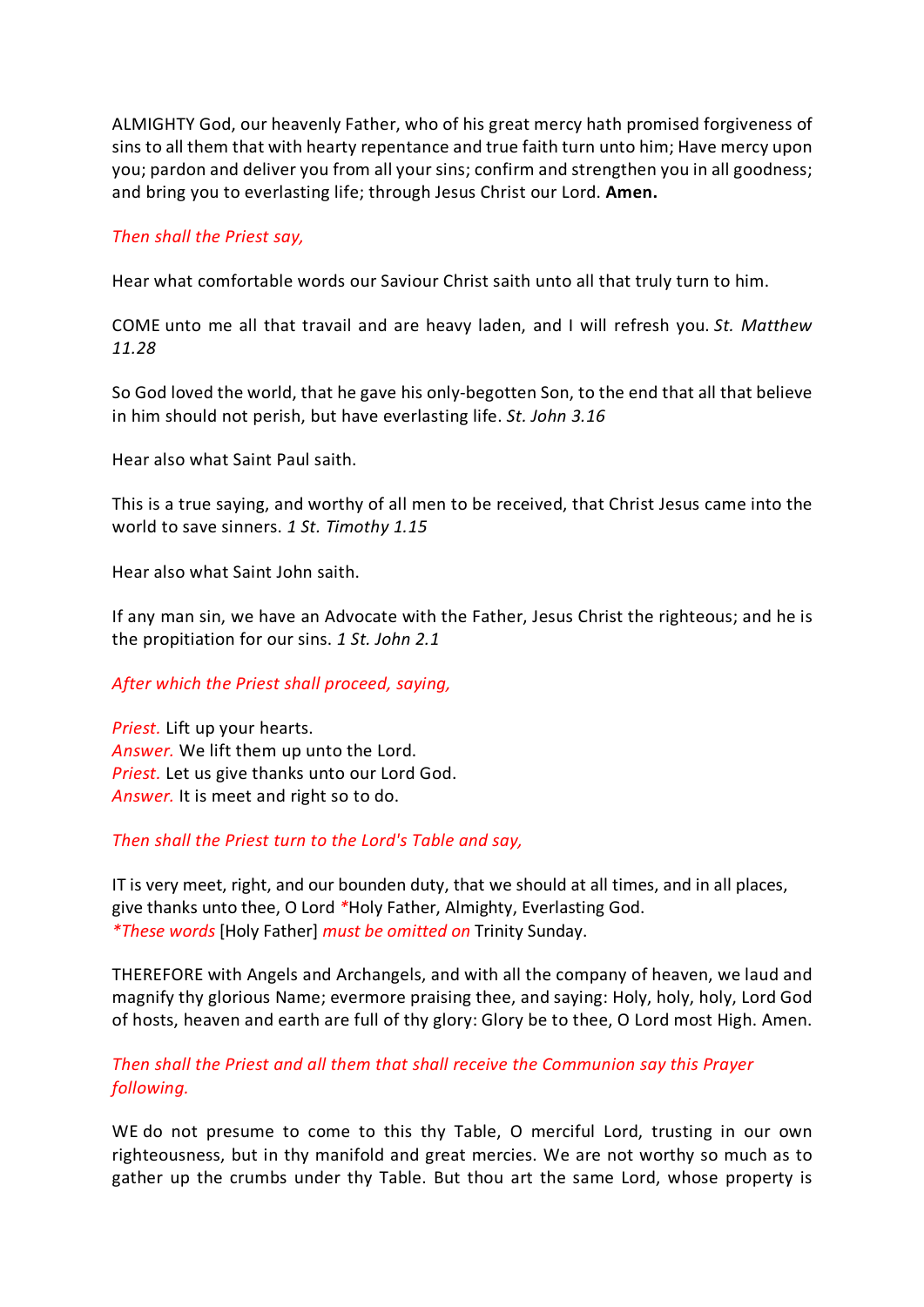always to have mercy: Grant us therefore, gracious Lord, so to eat the flesh of thy dear Son Jesus Christ, and to drink his blood, that our sinful bodies may be made clean by his body, and our souls washed through his most precious blood, and that we may evermore dwell in him, and he in us. **Amen.**

# *Then the Priest, standing before the Table, shall say the Prayer of Consecration, as followeth.*

ALMIGHTY God, our heavenly Father, who of thy tender mercy didst give thine only Son Jesus Christ to suffer death upon the Cross for our redemption; who made there (by his one oblation of himself once offered) a full, perfect, and sufficient sacrifice, oblation, and satisfaction, for the sins of the whole world; and did institute, and in his holy Gospel command us to continue, a perpetual memory of that his precious death, until his coming again: Hear us, O merciful Father, we most humbly beseech thee; and grant that we receiving these thy creatures of bread and wine, according to thy Son our Saviour Jesus Christ's holy institution, in remembrance of his death and passion, may be partakers of his most blessed Body and Blood: who, in the same night that he was betrayed, took Bread; and, when he had given thanks, he brake it, and gave it to his disciples, saying, Take, eat; this is my Body which is given for you: Do this in remembrance of me. Likewise after supper he took the Cup; and, when he had given thanks, he gave it to them, saying, Drink ye all of this; for this is my Blood of the New Testament, which is shed for you and for many for the remission of sins: Do this, as oft as ye shall drink it, in remembrance of me. **Amen.**

# *Then shall the Minister first receive the Communion in both kinds and then proceed to deliver the same the people, into their hands, all meekly kneeling. The Bread is given with the following words,*

THE Body of our Lord Jesus Christ, which was given for thee, preserve thy body and soul unto everlasting life: Take and eat this in remembrance that Christ died for thee, and feed on him in thy heart by faith with thanksgiving.

#### *And the Minister that delivereth the Cup to any one shall say,*

THE Blood of our Lord Jesus Christ, which was shed for thee, preserve thy body and soul unto everlasting life: Drink this in remembrance that Christ's Blood was shed for thee, and be thankful.

*When all have communicated, the Minister shall return to the Lord's Table, and reverently place upon it what remaineth of the consecrated Elements, covering the same with a fair linen cloth.*

#### *Then shall the Priest say the Lord's Prayer, the people repeating every petition.*

OUR Father, which art in heaven, Hallowed be thy Name, Thy kingdom come, Thy will be done, in earth as it is in heaven. Give us this day our daily bread; And forgive us our trespasses, As we forgive them that trespass against us; And lead us not into temptation,